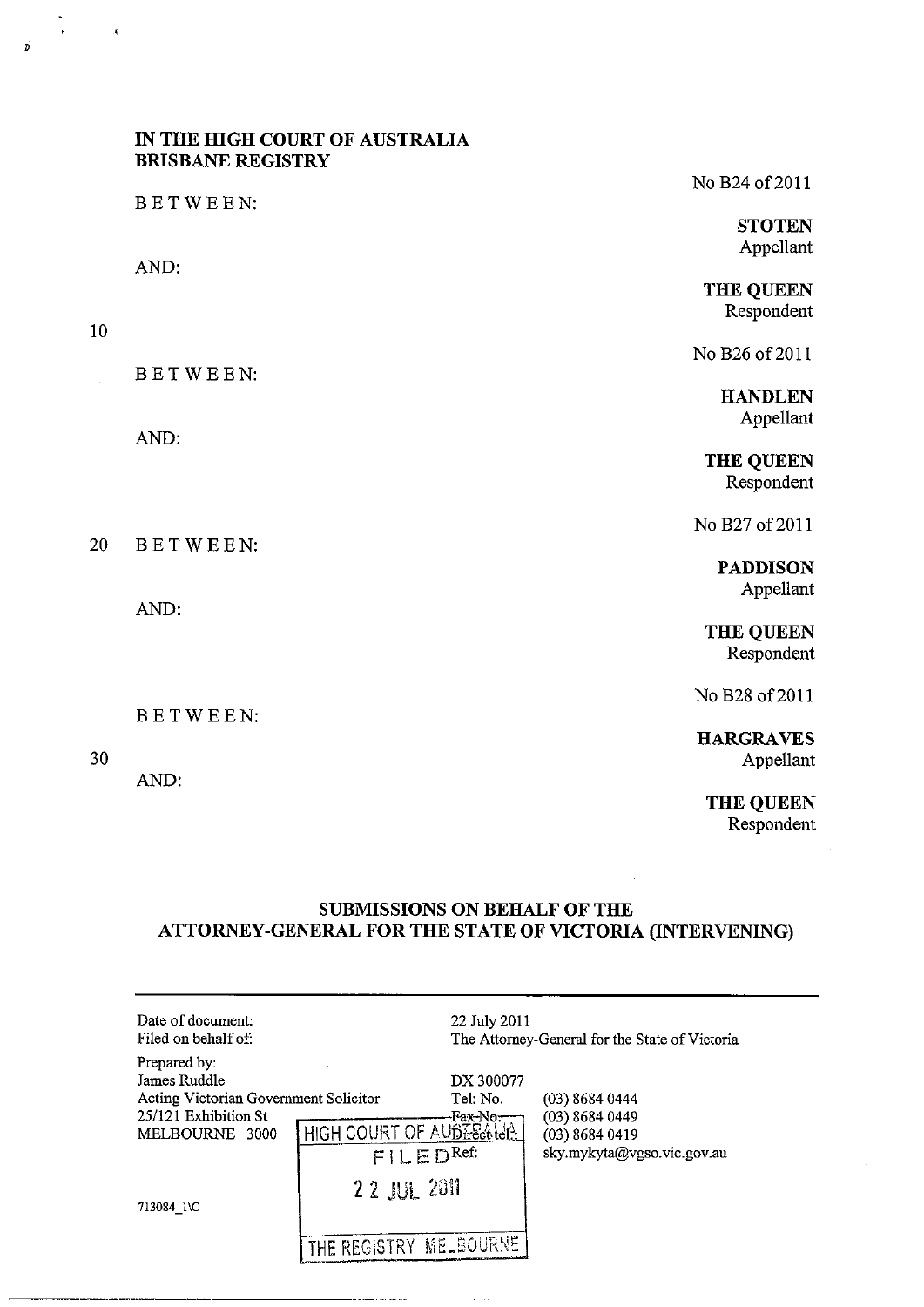## **PART I. PUBLICATION ON THE INTERNET**

1. These submissions are in a form suitable for publication on the internet.

### PART II. **BASIS OF INTERVENTION**

2. The Attorney-General for the State of Victoria intervenes pursuant to s 78A of the *Judiciary Act 1903* (Cth), in support of the respondents.

# PART III. **APPLICABLE CONSTITUTIONAL PROVISIONS, STATUTES AND REGULATIONS**

- 3. The applicable constitutional provisions, statutes and regulations include s.80 of the *Constitution* and s.668E of the *Criminal Code* (Qld): see paragraph 86 of the Appellant's Submissions in matter No. B24 of 2011 (Stoten v The Queen).
	- 4. Other relevant statutes and regulations are set out in Annexure A to the Appellant's submissions in each matter.

#### **PARTV. STATEMENT OF ISSUES**

- 5. Each of these appeals raises for determination the following issues:
	- (1) whether the Court of Appeal erred in applying the proviso contained in s.668E(IA) of the *Criminal Code* (Qld) to dismiss the appeals against conviction, either:
		- (a) because the misdirection constituted 'a significant denial of procedural fairness at trial';<sup>1</sup> or
		- (b) because there was a substantial miscarriage of justice in that the jury were not directed to return a verdict on the essential elements of the offence;<sup>2</sup> and
	- (2) whether common form criminal appeal provisions containing a proviso in the terms of s.668E(1A) of the *Criminal Code* (Qld) are consistent with s.80 of the Constitution, and are made applicable by s.68(1) and (2) of

10

 $\mathcal{L}^{\, \prime}$ 

 $\mathbf{1}$ Paragraph 2(a) of the Notices of Appeal in Nos. B24 of 2011 and B28 of 2011. See *Weiss v The Queen* (2005) 224 CLR 300 at 317 [45]. 2

Paragraph 2(a) and (c) of the Notices of Appeal in Nos. B26 of 2011 and B27 of 2011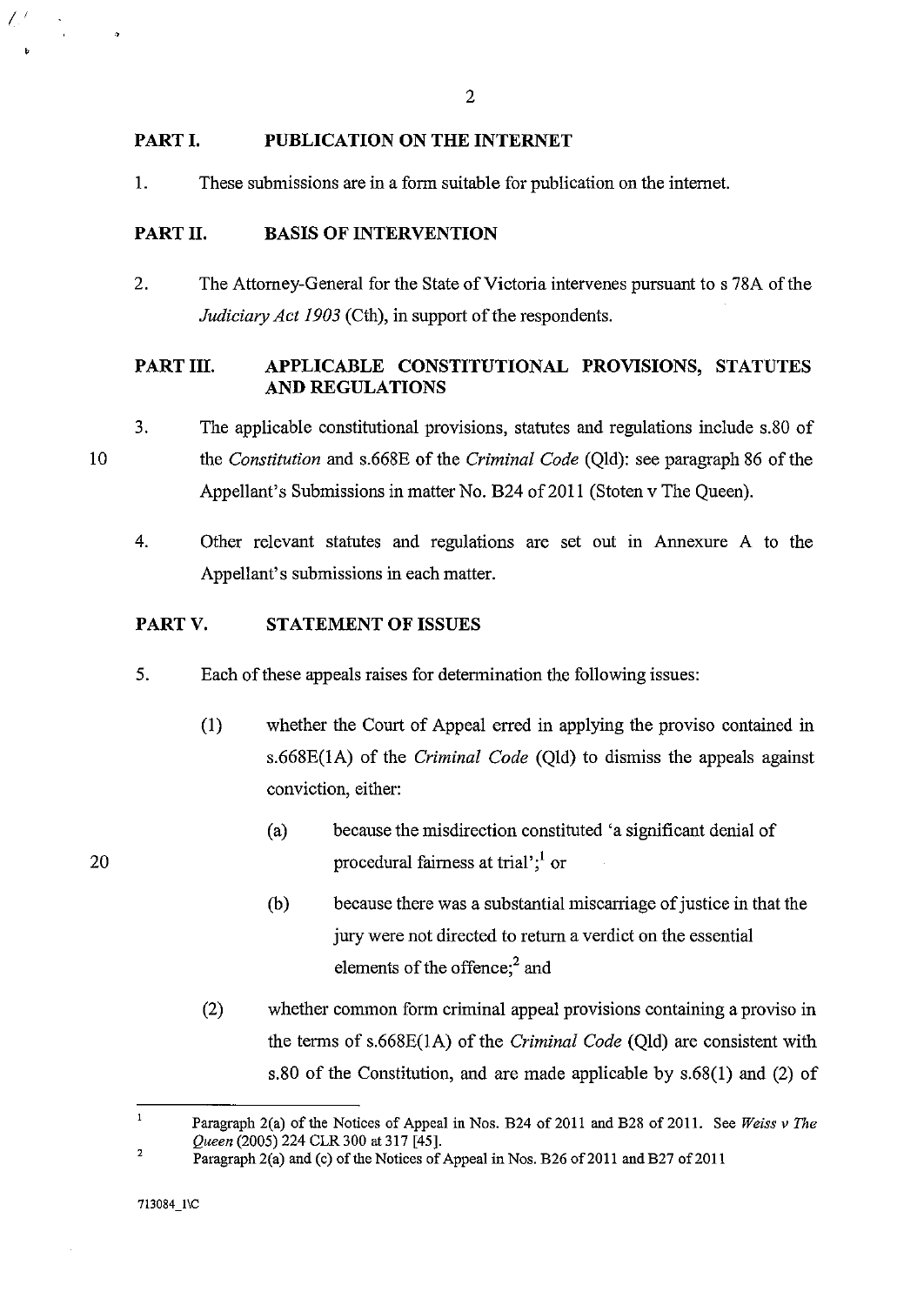the *Judiciary Act 1903* to an appeal arising out of the trial on indictment of a Commonwealth offence.

6. These submissions are directed to the second issue set out above. In other words, the Attorney-General for Victoria does not make submissions on the application of the proviso in s.66SE(1A) of the *Criminal Code* (Qld) to the particular facts of each appeal.

#### A. Summary of Intervener's Argument

- 7. In summary, the Attorney-General for Victoria makes the following submissions.
	- (1) The essential features of 'trial by jury' within the meaning of s.SO of the Constitution should be ascertained by reference to both historical considerations and a purposive or functional analysis.
	- (2) The position in relation to appeals from jury verdicts in the United Kingdom and the Australian colonies was neither uniform nor settled as at the time of Federation.
	- (3) It is not an essential feature of trial by jury that an accused is entitled to have a verdict set aside due to the wrongful admission or rejection of evidence, misdirection of the jury, or any other error or irregularity, regardless of the nature or effect of the error.
	- (4) The function of an appellate court in considering whether to apply the common form proviso contained in s.66SE(1A) of the *Criminal Code*  (Qld) is not inconsistent with the essential features of trial by jury within the meaning of s.SO of the Constitution.
	- (5) Accordingly, s.66SE of the *Criminal Code* (Qld) is applied by s.6S(I) and (2) of the *Judiciary Act 1903* to an appeal arising from the trial on indictment of an offence against a law of the Commonwealth.

## **B. The constitutional requirement of trial by jury**

S. Section SO of the Constitution relevantly provides that '[t]he trial on indictment of any offence against any law of the Commonwealth shall be by jury'. Where it applies, the constitutional requirement adopts the common law institution of trial

10

20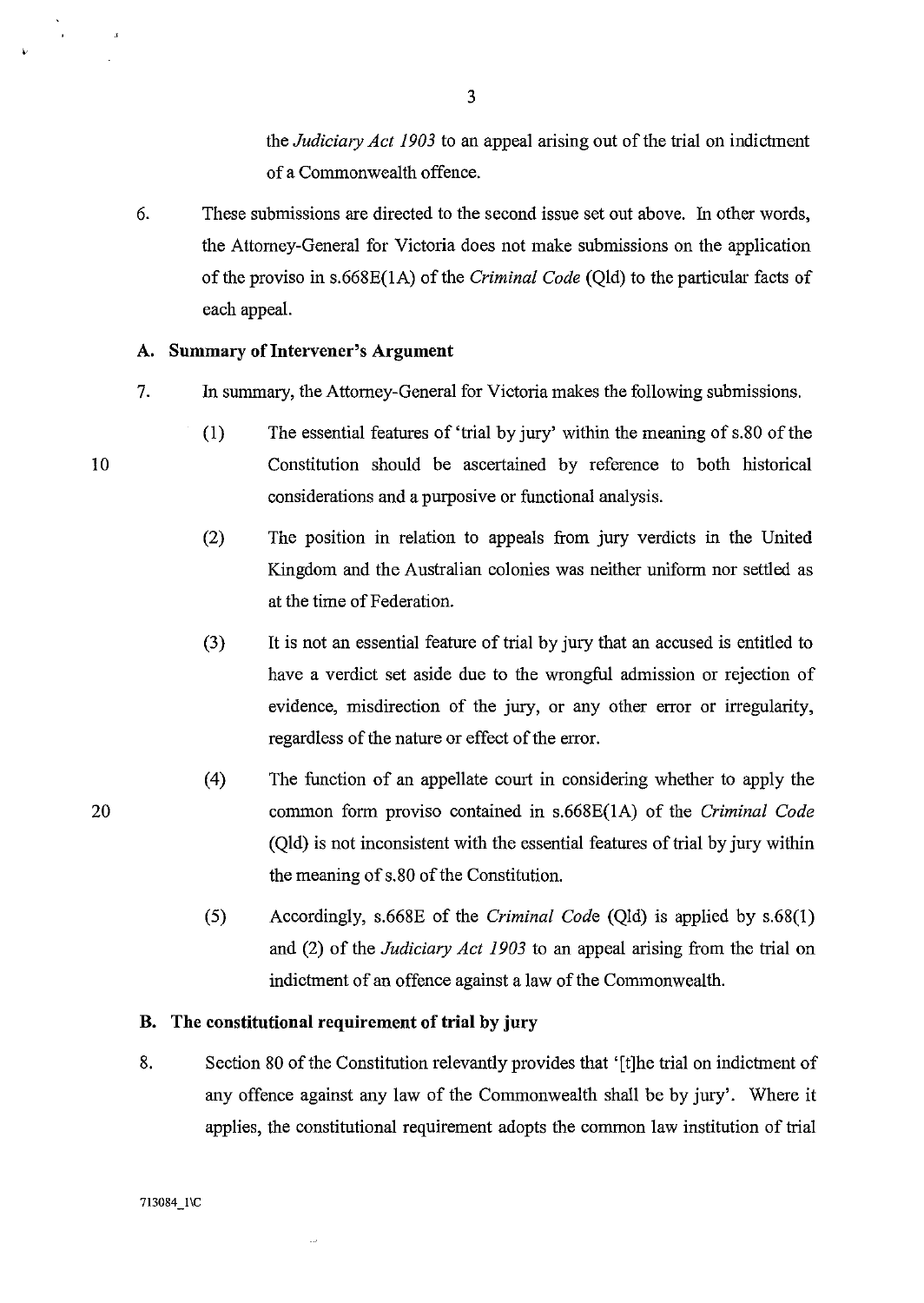by jury, and imports certain essential characteristics or features of the jury system.<sup>3</sup>

- 9. Nevertheless, while historical considerations may be relevant, the constitutional requirement of trial by jury within the meaning of s.80 is not fixed by reference to the incidents of jury procedure at the time of Federation.<sup>4</sup> The incidents of jury procedure have never been immutable.5 As Gleeson CJ and McHugh J observed in *Brownlee* v *The Queen,* 'trial by jury, as a mode of criminal procedure, has changed substantially over the centuries, and continues to change.<sup> $6$ </sup> After a steady evolution in England, the institution of trial by jury was adopted and developed in the Australian colonies, and such development continued after Federation.<sup>7</sup>
- 10. Accordingly, the determination of the essential features of trial by jury for the purposes of s.80 is governed not solely by historical considerations, but requires a purposive or functional analysis, involving an appreciation of the objectives that the institution advances or achieves. $8\text{ }$  The question whether or not any particular characteristic or feature is essential 'should be approached in a spirit of openmindedness, of readiness to accept changes which do not impair the fundamentals of trial by jury,.9 As stated in *Ng* v *The Queen:*lO

*Brownlee* establishes that, whilst the requirement in s 80 of a trial "by jury" is referable to that institution as understood at common law at the time of federation<sup>11</sup>, it is the essential features of that institution which have what might be called a constitutionally entrenched status. Further, *Brownlee* also indicates that those essential features are to be discerned with regard to the

20

<sup>3</sup>  *Cheatle* v *The Queen* (1993) 177 CLR 541 at 549,557-558 per the Court; *R* v *Snow* (1915) 20 CLR 315 at 323 per Griffith CJ.

<sup>4</sup>  *Brownlee* v *The Queen* (2001) 207 CLR 278 at 285 [7] per Gleeson CJ and McHugh J, 291-292 [33]-[34] per Gaudron, Gummow and Hayne JJ, *cf* at 326 [137] per Kirby J.

 $\overline{\mathbf{5}}$ *Brownlee* v *The Queen* (2001) 207 CLR278 at 286 [12] per Gleeson CJ and McHugh J.

<sup>6</sup>  (2001) 207 CLR 278 at 284 [6], see also at 287 [17] per Gleeson CJ and McHugh J.

<sup>7</sup>  8 *Brownlee* v *The Queen* (2001) 207 CLR 278 at 291-292 [33]-[34] per Gaudron, Gummow and Hayne JJ.

*Ng* v *The Queen* (2003) 217 CLR 521 at 526 [9] per Gleeson CJ, Gummow, Hayne, Callinan and Heydon JJ; *Brownlee v The Queen* (2001) 207 CLR 278 at 288-289 [21]-[22] per Gleeson CJ and McHugh J, 298 [54] per Gaudron, Gummow and Hayne JJ, 329-330 [146]-[147] per Kirby J; see also *Williams* v *Florida,* 399 US 78 (1970) at99-101.

<sup>9</sup>  *Brownlee* v *The Queen* (2001) 207 CLR 278 at 298-99 [55] per Gaudron, Gummow and Hayne JJ, quoting from A W Scott, 'Trial by Jury and the Reform of Civil Procedure' (1918) 31 *Harvard Law Review* 669 at 671.

<sup>10</sup>  (2003) 217 CLR 521 at 526 [9] per Gleeson CJ, Gummow, Hayne, Callinan and Heydon JJ.

<sup>11</sup>  *Cheatle* v *The Queen* (1993) 177 CLR 541 at 549 per the Court.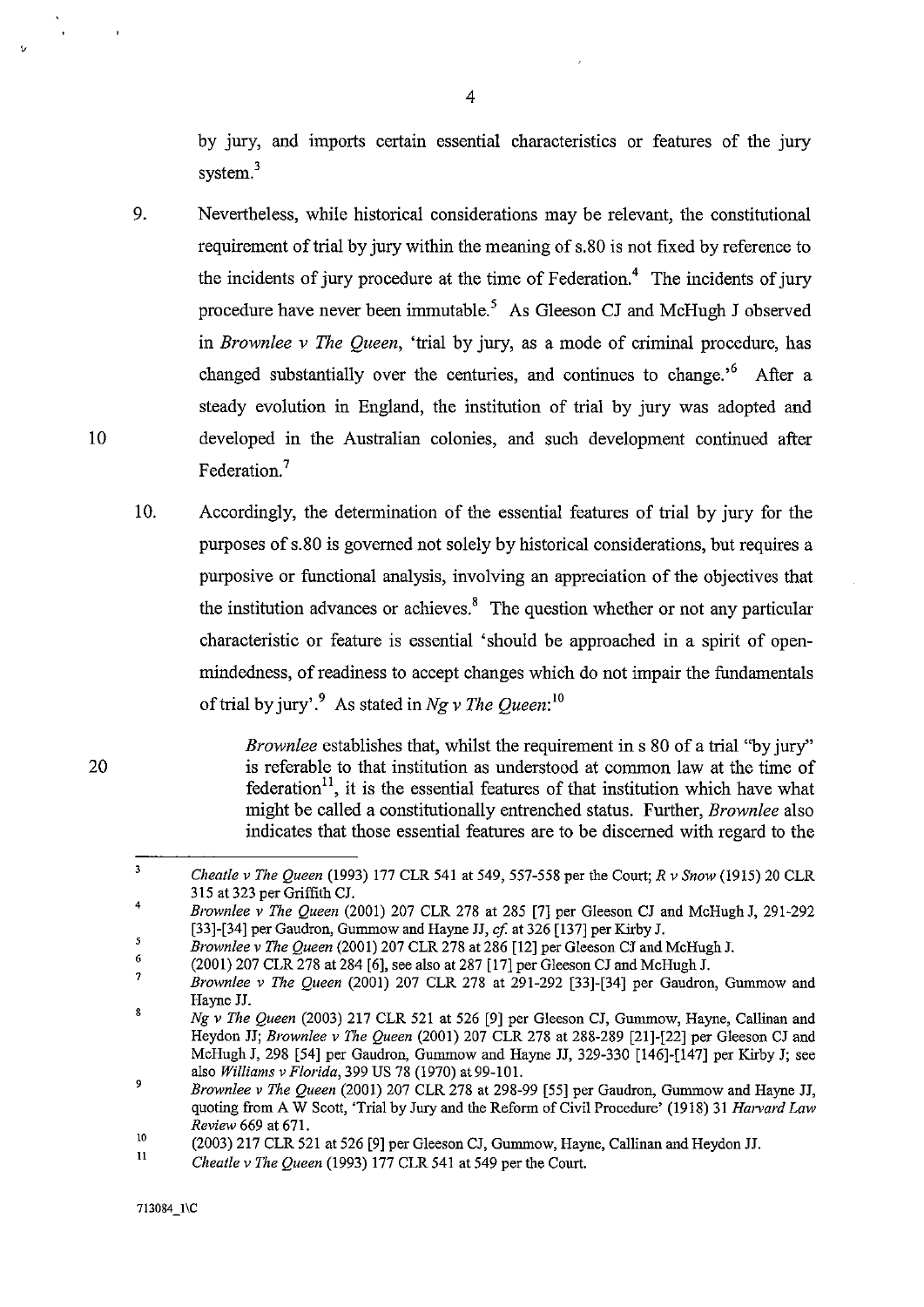purpose which s 80 was intended to serve<sup>12</sup> and to the constant evolution, before and since federation, of the characteristics and incidents of jury trial $13$ .

- 11. Section 6S(I) and (2) of the *Judiciary Act 1903* confer jurisdiction on State courts with respect to the hearing and determination of appeals arising out of the trial and conviction of Commonwealth indictable offences, and provide that State laws respecting the procedure for the hearing and determination of appeals are applied 'so far as they are applicable'.<sup>14</sup> The jurisdiction conferred on State courts by s.68(2) is expressly subject to s.80 of the Constitution.<sup>15</sup>
- 10 12. The argument advanced by each appellant is that aspects of the common form criminal appeal provisions, and in particular the proviso enabling an appellate court to dismiss an appeal against conviction if it considers that no substantial miscarriage of justice has actually occurred, are incompatible with trial by jury within the meaning of s.80 of the Constitution. That argument rests largely on two premises:
	- (1) that criminal appeal provisions containing the proviso had not been generally adopted in the United Kingdom or in the Australian colonies as at the time of Federation, and that such provisions are not consistent with the essential features of trial by jury under the common law as at 1900; and
	- (2) that the function performed by an appellate court in applying the proviso involves the appellate court in determining the guilt of the accused, thereby substituting trial by judge for trial by jury.
	- 13. Each of these premises is explored further below.

 $\mathbf{r} = \mathbf{r} \times \mathbf{r}$  . The set of  $\mathbf{r}$ 

<sup>12</sup>  *Brownlee v The Queen* (2001) 207 CLR 278 at 284-285 [7],288-289 [21]-[22], 298 [54].

<sup>13</sup>  14 *Brownlee v The Queen* (2001) 207 CLR 278 at 284-285 [6]-[7],287 [17], 291-292 [33]-[34], 299- 300 [58],303 [71].

<sup>15</sup>  See, *e.g. Katsuno v The Queen* (1999) 199 CLR 40 at 63 [46] per Gaudron, Gummow and Callinan JJ.

See *R v LK* (2010) 241 CLR 177 at 187-191 [12]-[20], 193 [24]-[25] per French CJ, 215-216 [86] per Gummow, Hayne, Crennan, Kiefel and Bell JJ.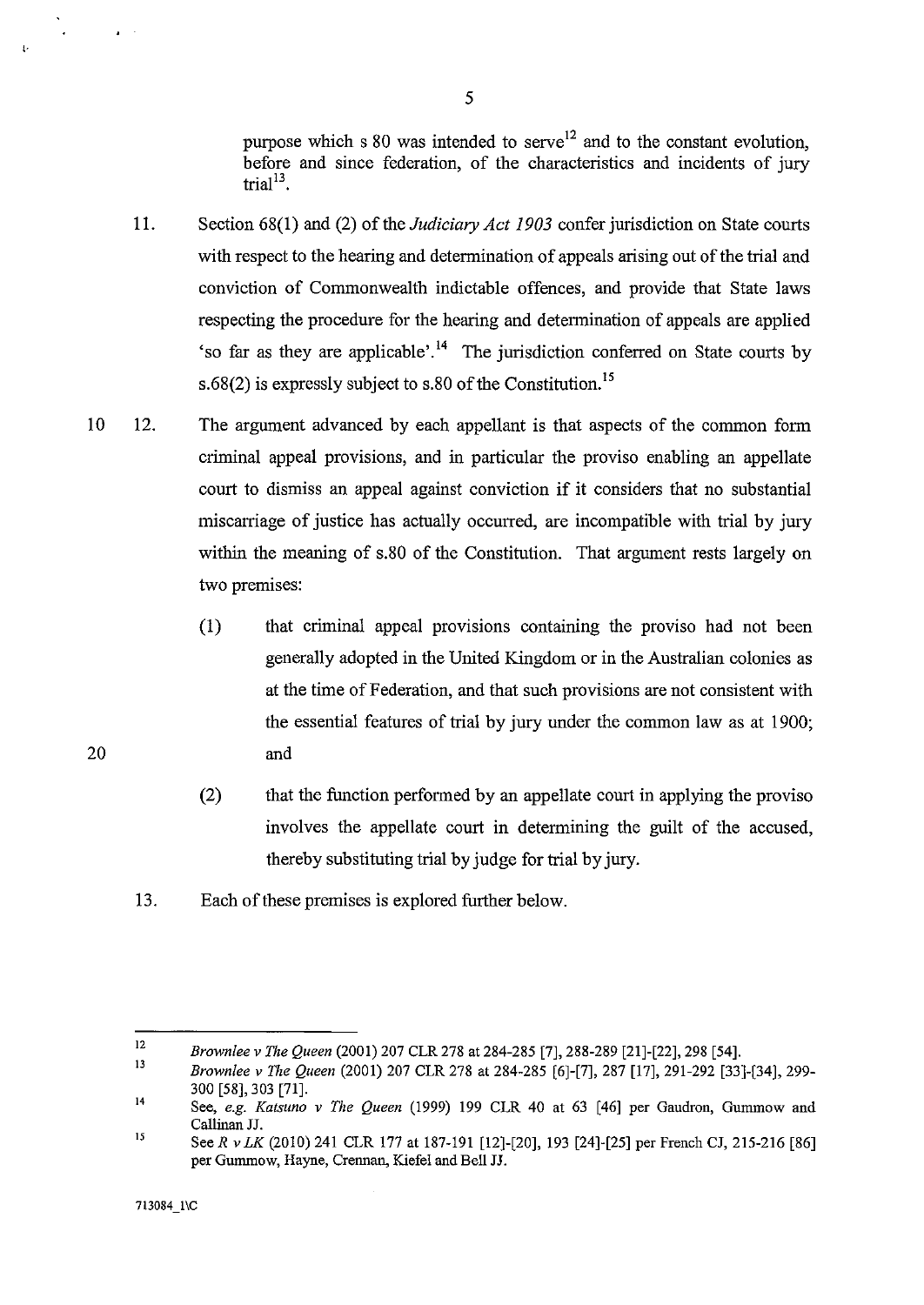## **C. Historical considerations: criminal appellate jurisdiction prior to 1900**

- 14. The development of criminal appellate jurisdiction was not settled as at 1900. The evolution of appellate jurisdiction over the course of the nineteenth century, and in the decades immediately following Federation, stands in contrast to the requirement of unanimity upon which the common law had 'consistently and unequivocally' insisted since the fourteenth century. 16
- 15. As was noted in *Conway* v *The Queen,* the procedures for setting aside jury verdicts at common law were 'far from satisfactory', and 'compare unfavourably with the rights that the criminal appeal statute now gives to convicted persons'.<sup>17</sup> Nevertheless, under those procedures, the King's Bench would not grant a venire de novo or a new trial 'if it was unreasonable to suppose that the wrong or error had affected the result.<sup>18</sup>
- 16. In *Conway,* former s.28(1 )(f) of the *Federal Court of Australia Act* 1976 (Cth), which conferred power on the Federal Court to grant a new trial 'on any ground on which it is appropriate to grant a new trial', was construed by reference to the history of the common law concerning the grant of new trials. Against that background, the Court ultimately adopted a 'no substantial miscarriage of justice' test, dismissing the appeal on the basis that the case against the appellant was 'overwhelming' and that his conviction was 'inevitable'.<sup>19</sup> Gaudron A-CJ, McHugh, Hayne and Callinan JJ stated that:<sup>20</sup>

To construe s 28(1)(f) as authorising the dismissal of appeal on the basis that no substantial miscarriage of justice has actually occurred gives effect to the long established rule of the common law that a new trial is not ordered where an error of law, fact, misdirection or other wrong has not resulted in any miscarriage of justice.

10

<sup>16</sup>  17 *Cheatle* v *The Queen* (1993) 177 CLR 541 at 550 per the Court.

<sup>(2002) 209</sup> CLR 203 at 209 [7] per Gaudron A-CJ, McHugh, Hayne and Callinan JJ.

<sup>18</sup>  19 *Conway* v *The Queen* (2002) 209 CLR 203 at 213 [16] per Gaudron A-CJ, McHugh, Hayne and Callinan JJ.

<sup>(2002) 209</sup> CLR 203 at 220 [38]-[40],226 [63] per Gaudron ACJ, McHugh, Hayne and Callinan JJ, 244 [114] per Kirby J (though his Honour arrived at that result via a different approach); see also *Chamberlain* v *The Queen [No.2]* (1984) 153 CLR 521 at 615 per Deane J. Compare *Nudd* v *The Queen* (2006) 225 ALR 161; 80 ALJR 614 at [20] per Gleeson CJ, [109] per Kirby J per Callinan and Heydon JJ, [159], where it was held that incompetent representation at trial did not give rise to a miscarriage of justice in circumstances where the case against the appellant was 'overwhehning' or 'effectively unanswerable'.

<sup>20</sup>  (2002) 209 CLR 203 at 208 [6].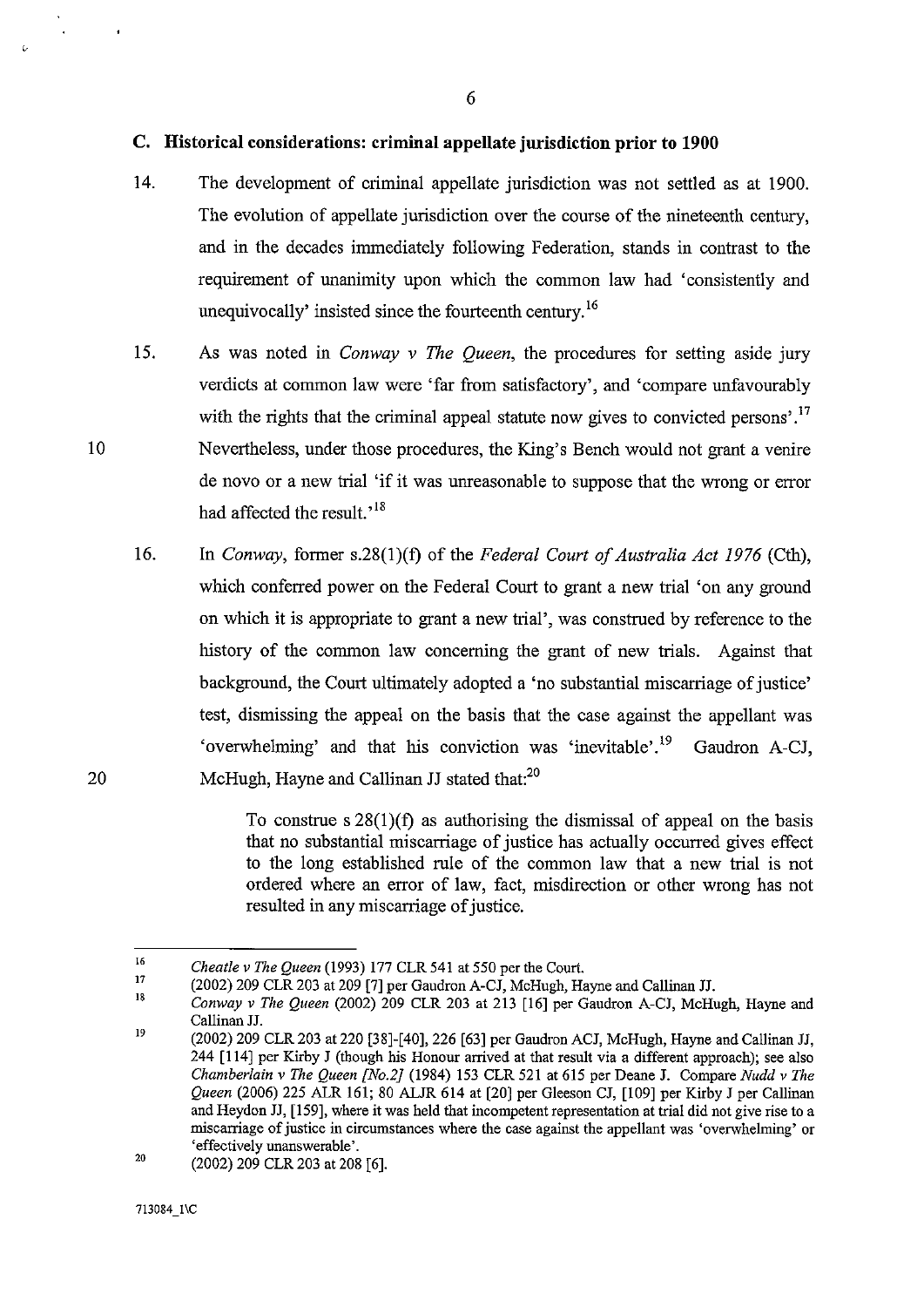While their Honours noted that there may have been an exception in the case of the admission of inadmissible evidence in a criminal trial, they considered that such an exception 'had little to recommend it in principle' and that it was 'hardly conducive to the proper administration of the criminal justice system to set aside a conviction where there has been no miscarriage of justice'.<sup>21</sup> On the contrary, 'there is nothing unjudicial, arbitrary or capricious in refusing to order a new trial when, although error has occurred, no miscarriage of justice has occurred'.<sup>22</sup>

10

20

.'

17. After considering the history of the various common law remedies for setting aside a conviction and obtaining a new trial, Gaudron A-CJ, McHugh, Hayne and Callinan JJ noted in *Conway* that it was 'by no means clear that an accused person was entitled to a new trial as of right if evidence was wrongly admitted at the trial.<sup> $23$ </sup> In relation to a motion for a new trial, the King's Bench would not order a new trial 'if it was unreasonable to suppose that the wrong or error had affected the result', $24$  and a conviction would not be set aside 'if the judges are of the opinion that there is ample evidence to support the indictment<sup>'25</sup>. In 1887, in R  $\nu$ *Gibson,26* this approach was not followed in relation to the admission of inadmissible evidence in a criminal trial. While the decision in *R* v *Gibson* was subsequently treated by some judges as a correct statement of the position at common law,<sup>27</sup> in the light of the discussion in *Conway*<sup>28</sup> and *Weiss*,<sup>29</sup> it should not be regarded as representing an absolute or settled rule or principle.

18. The essential characteristics of 'trial by jury' in 1900 should not be regarded as including the automatic application of the 'Exchequer rule', as established in 1835

<sup>21</sup>  (2002) 209 CLR 203 at 208 [6], see also at 217 [29], referring to *Driscoll v The Queen (1977)*  137 CLR 517 at 527.

<sup>22</sup>  (2002) 209 CLR 203 at 219 [36 per Gaudron A-CJ, McHugh, Hayne and Callinan JJ].

<sup>23</sup>  24 *Conway* v *The Queen* (2002) 209 CLR 203 at 216 [26] per Gaudron A-CJ, McHugh, Hayne and Callinan JJ.

*Conway* v *The Queen* (2002) 209 CLR 203 per Gaudron A-CJ, McHugh, Hayne and Callinan JJ. In this regard, '[i]t may be that at common law the onus was on the accused to show that the wrong or error affected the result': at 213 [16] and see *Balenzuela* v *De Gail* (1959) 101 CLR 226 at 234-235 per Dixon CJ.

<sup>25</sup>  Chitty, *A Practical Treatise on the Criminal Law,* 2nd ed (1826), vall at 656a, quoted in *Conway* v *The Queen* (2002) 209 CLR 203 at 213 [16].

<sup>26</sup>  (1887) 18 QBD 537.

<sup>27</sup>  See *e.g. R* v *M'Leod* (1890) 11 LR(NSW) 218 at 231-232 per Windeyer J; *R* v *Hall* (1905) 1 Tas LR 21.

<sup>28</sup>  29 (2002) 209 CLR 203 at 214-217 [19]-[29] per GaudronA-CJ,McHugh, Hayne and Callinan JJ. (2005) 224 CLR 300 at 308 [17] per the Court.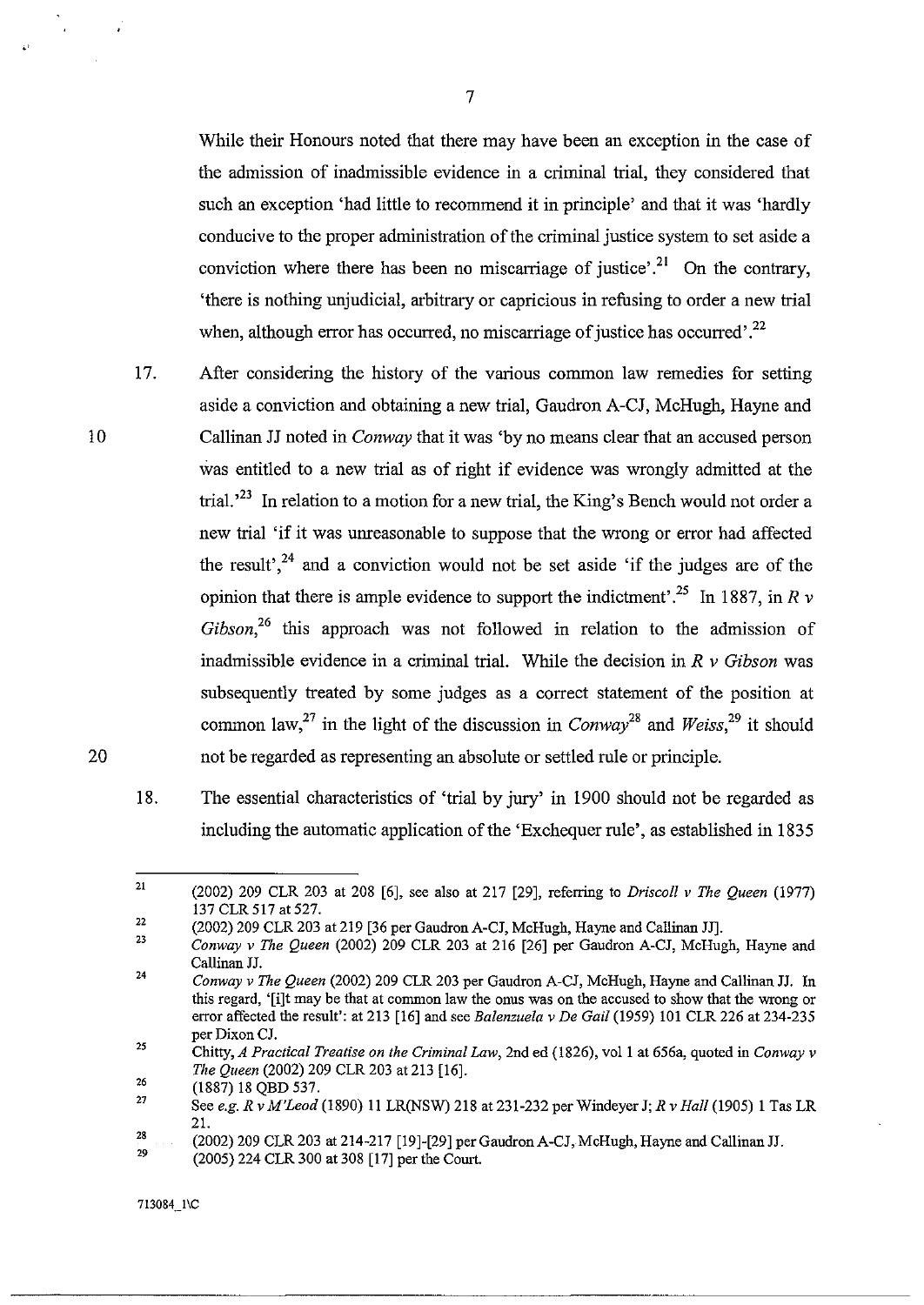in *Crease* v *Barrett.3o* In that decision, which involved a civil appeal, Parke B did not accept a general rule that the court could refuse a new trial if it considered that improperly rejected evidence ought to have no effect and that there was 'enough to warrant the verdict'.<sup>31</sup> Nevertheless, Parke B acknowledged that the court could refuse a new trial in some cases, such as where a verdict in favour of the unsuccessful party 'would have been clearly and manifestly against the weight of the evidence'.<sup>32</sup> As this Court observed in *Weiss*<sup>33</sup> while the language used by Parke B in *Crease* v *Barrett* did not suggest the creation of a new rule, subsequent cases regarded the decision as establishing a rule that was 'often expressed in absolute terms' .34

- 19. In the United Kingdom, the Exchequer rule was abolished in relation to civil cases by the *Supreme Court of Judicature Act 1873.*<sup>35</sup> In *Balenzuela v De Gail,* Dixon CJ observed that the difference between the common law position and the effect of the judicature provision 'can easily be exaggerated by over-estimating the operation of the judicature provision in widening the discretion of the court and by under-estimating the effect of the common law rule in allowing a discretion to the court.<sup>36</sup> In the criminal jurisdiction, the Exchequer rule was abolished in the United Kingdom by s.4(1) of the *Criminal Appeal Act 1907*   $(UK)$ ,<sup>37</sup> which was subsequently adopted in each of the Australian States, thereby replacing 'the disparate and, to some extent, uncertain position that had existed in the Australian colonies' concerning the power to order new trials.<sup>38</sup>
- 20. In Australia, each of the colonies had enacted legislation during the nineteenth century dealing with criminal appeals. The position in the colonies prior to Federation was not uniform. The colonial legislation and judicial decisions

713084\_1\C

20

<sup>30</sup>  (1835) 1 Cr M & R 919 [149 ER 1353].

<sup>31</sup>  (1835) 1 Cr M & R 919 at 933 [149 ER l353 at 1359].

<sup>32</sup>  *Ibid.* 

<sup>33</sup>  (2005) 224 CLR 300 at 306-307 [l3] per the Court.

<sup>34</sup>  (2005) 224 CLR 300 at 306-307 [13], 308 [17] per the Court.

<sup>3</sup>S *Weiss* v *The Queen* (2005) 224 CLR 300 at 307 [14] per the Court.

<sup>36</sup>  *Balenzuela* v *De Gail* (1959) 101 CLR 226 at 232-233; see also *Holford* v *Melbourne Tramway and Omnibus Co Ltd* (1909) VLR 497 at 526.

<sup>37</sup>  The English provision has since been amended: see *TKWJv The Queen* (2002) 212 CLR 124 at 142 [62] (fu 45); *R* v *Gallagher* [1998]2 VR 671 at 673 per Brooking JA.

<sup>38</sup>  *Weiss* v *The Queen* (2005) 224 CLR 300 at 309 [21] per the Court.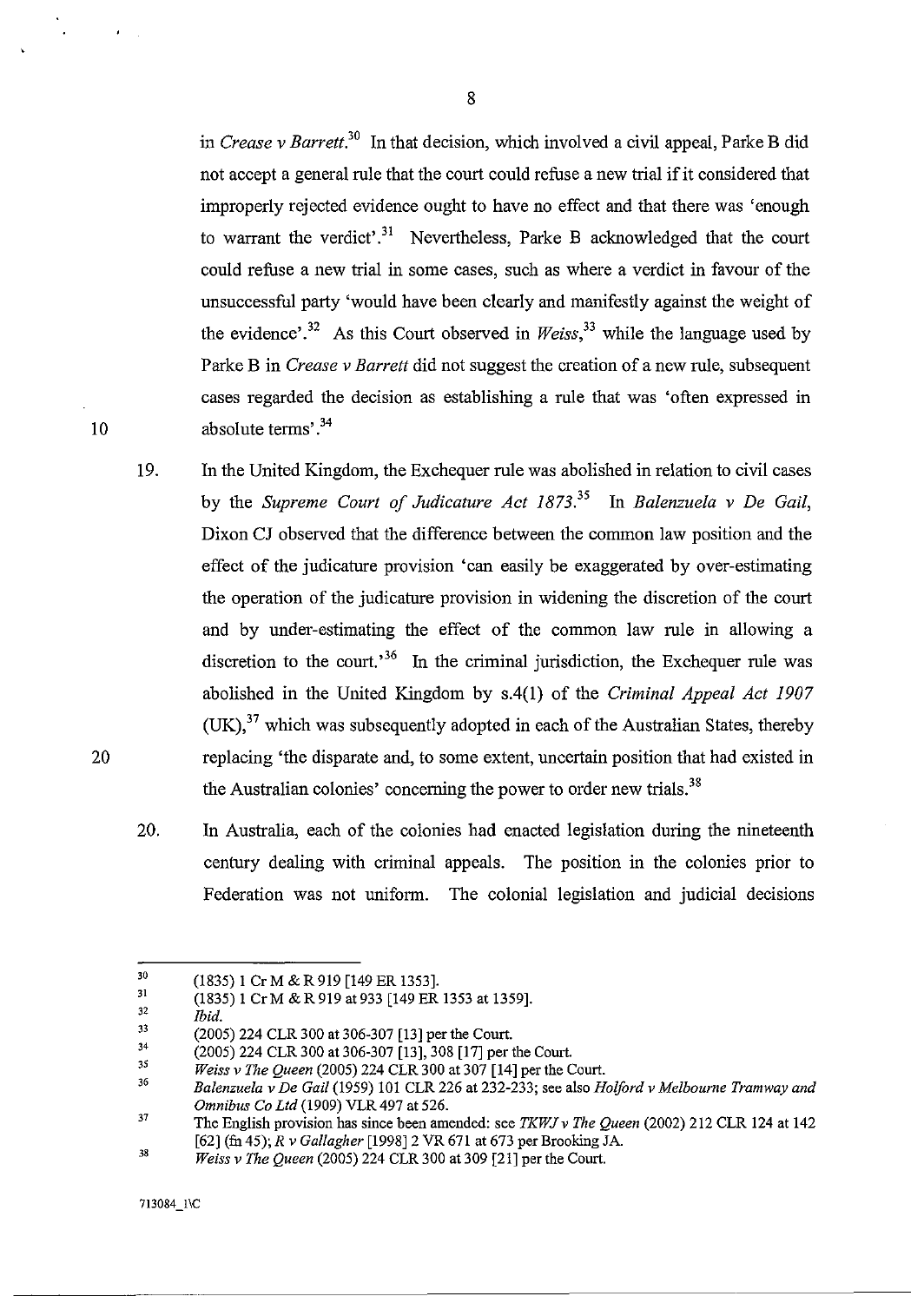indicate that the Exchequer rule, to the extent that it applied at all, did not have a uniform application in the Australian colonies as at 1900.

- (I) In New South Wales, s.423 of the *Criminal Law Amendment Act 1898*  (NSW) contained a proviso that 'no conviction or judgment thereon shall be reversed arrested or avoided on any case so stated unless for some substantial wrong or other miscarriage of justice'.
	- (a) In  $R \vee M'Leod$ <sup>39</sup> a majority of the Supreme Court relied on s.423 to uphold a verdict notwithstanding the reception of inadmissible evidence. The Chief Justice interpreted s.423 consistently with the similarly worded judicature provisions in relation to civil cases in the United Kingdom. $40$  Innes J concluded that erroneous reception of evidence would not vitiate the verdict where the admissible evidence was 'so conclusive' or 'all one way' that the jury could not have found to the contrary.41 The first Windeyer **J,** in dissent, considered that the reception of inadmissible evidence vitiated the verdict and that the court had no power to decide whether there was sufficient evidence to sustain a conviction.<sup>42</sup>
	- (b) In *Makin v Attorney-General*,<sup>43</sup> the Privy Council concluded that s.423 did not allow an appellate court to affirm a judgment on the basis that it was of the opinion there was sufficient evidence to support a conviction independently of the evidence improperly admitted.<sup>44</sup> However, the proviso could operate 'in cases where it is impossible to suppose that the evidence improperly admitted can have had any influence in the verdict of the jury'. $45$

- 40 41 (1890) 11 NSWR218 at 229-231.
- (1890) 11 NSWR218 at 240.
- 42 (1890) 11 NSWR218 at 234.
- 43 [1894] 1 AC 57.
- 44 [1894] 1 AC 57 at 69-70.
- 45 [1894] 1 AC 57 at 70-71.

713084\_1\C

10

J9 (1890) 11 NSWR218.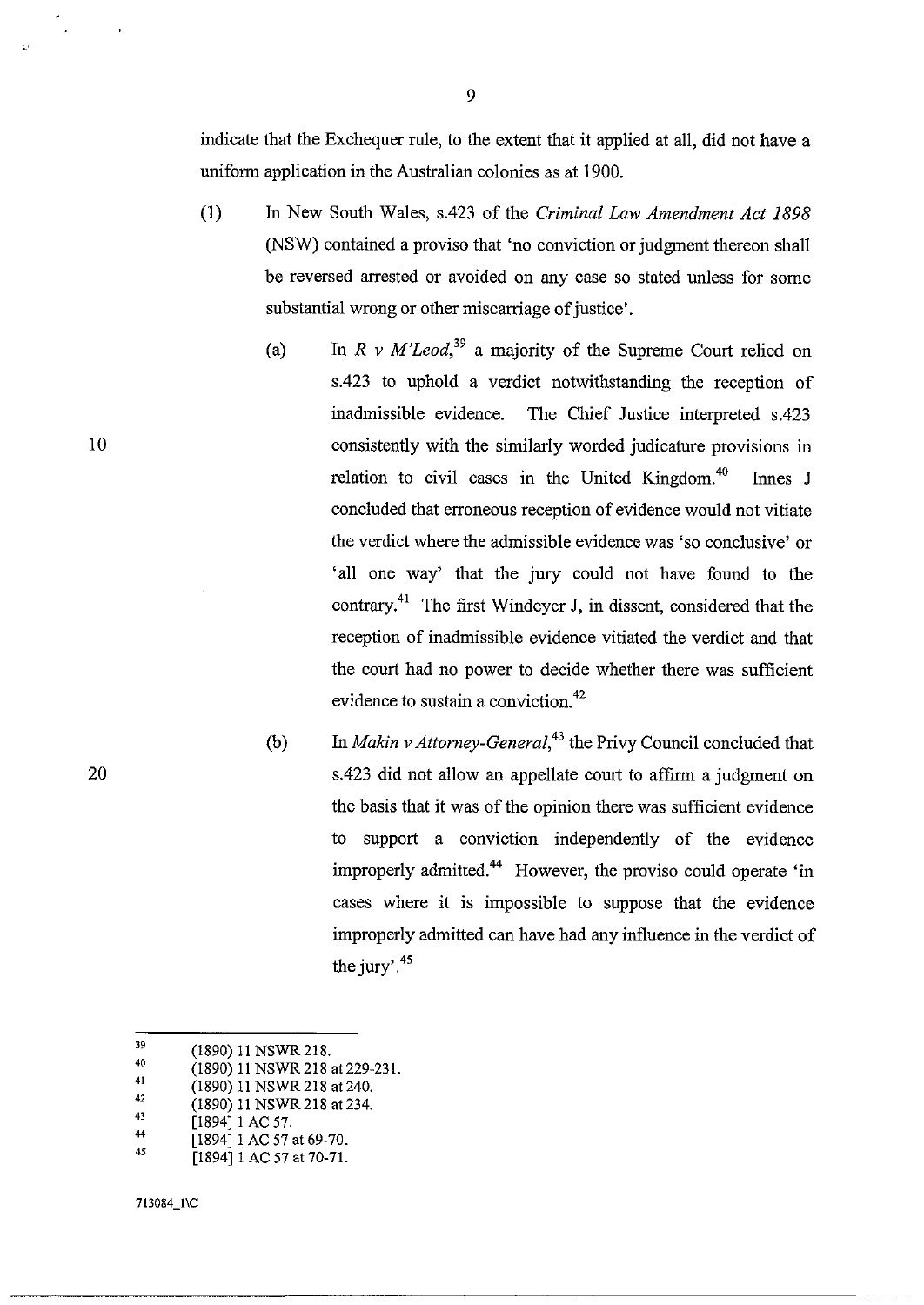- (2) In Queensland, s.671 of the *Criminal Code Act* 1899 (Qld) relevantly provided that a conviction could not be set aside on the ground of improper admission of evidence 'if it appears to the Court that the evidence was merely of a formal character and not material'.
- (3) In Victoria, legislation was enacted in 1852 which enabled cases to be stated to the Supreme Court and conferred power on the Court to hear and determine questions of law reserved.<sup>46</sup> This jurisdiction was analogous to that conferred on the Court of Crown Cases Reserved in the United Kingdom, with the distinction that in Victoria the Supreme Court had an express power to order a new trial. Under such legislation, which was re-enacted in 1864 and 1890, $47$  the judges of the Supreme Court had power to affirm, amend or reverse the judgment, to order that the accused ought not to have been convicted, or to direct a venire de novo or a new trial. The powers were interpreted and applied so as to allow the Court to refuse to set aside a conviction where inadmissible evidence 'could not have had any effect whatever upon the verdict<sup>',48</sup> In *Peacock v The King*,<sup>49</sup> which was an appeal from a case stated under s.482 of the *Crimes Act 1890* (Vic), a new trial was ordered as the result of a misdirection to the jury. In quashing the conviction, Barton J stated (in terms similar to the question arising under the common form proviso) that the misdirection was 'of such a nature that it cannot be said that it was not likely to lead to a substantial miscarriage of justice.<sup>50</sup>
- 21. Similarly, in several other common law jurisdictions such as India and New Zealand, as at 1900 the Exchequer rule either was not applied or had been abrogated by statute. $51$
- 22. Accordingly, the historical position in relation to the development of criminal appellate jurisdiction indicates that it is consistent with the common law

10

<sup>46</sup>  *An Act for Improving the Administration of Criminal Justice* 1852, 16 Viet No 7.

<sup>47</sup>  See, *e.g. Crimes Act 1890* (Vic), s.482.

<sup>48</sup>  *R v Ludlow* (1898) 24 VLR 93 at 99 per Holroyd J; see also *R v Ainsworth* (1875) 1 VLR 26 (L); *R v Kenny* (1886) 12 VLR 816.

<sup>49</sup>  (1911) 13 CLR 619.

<sup>50</sup>  (1911) 13 CLR 619 at 650, *cf.* at 655-656, 658.

<sup>51</sup>  *Weiss v The Queen* (2005) 224 CLR 300 at 310 [24]; *R v Taylor* (1885) 3 NZLR 125 at 128-129.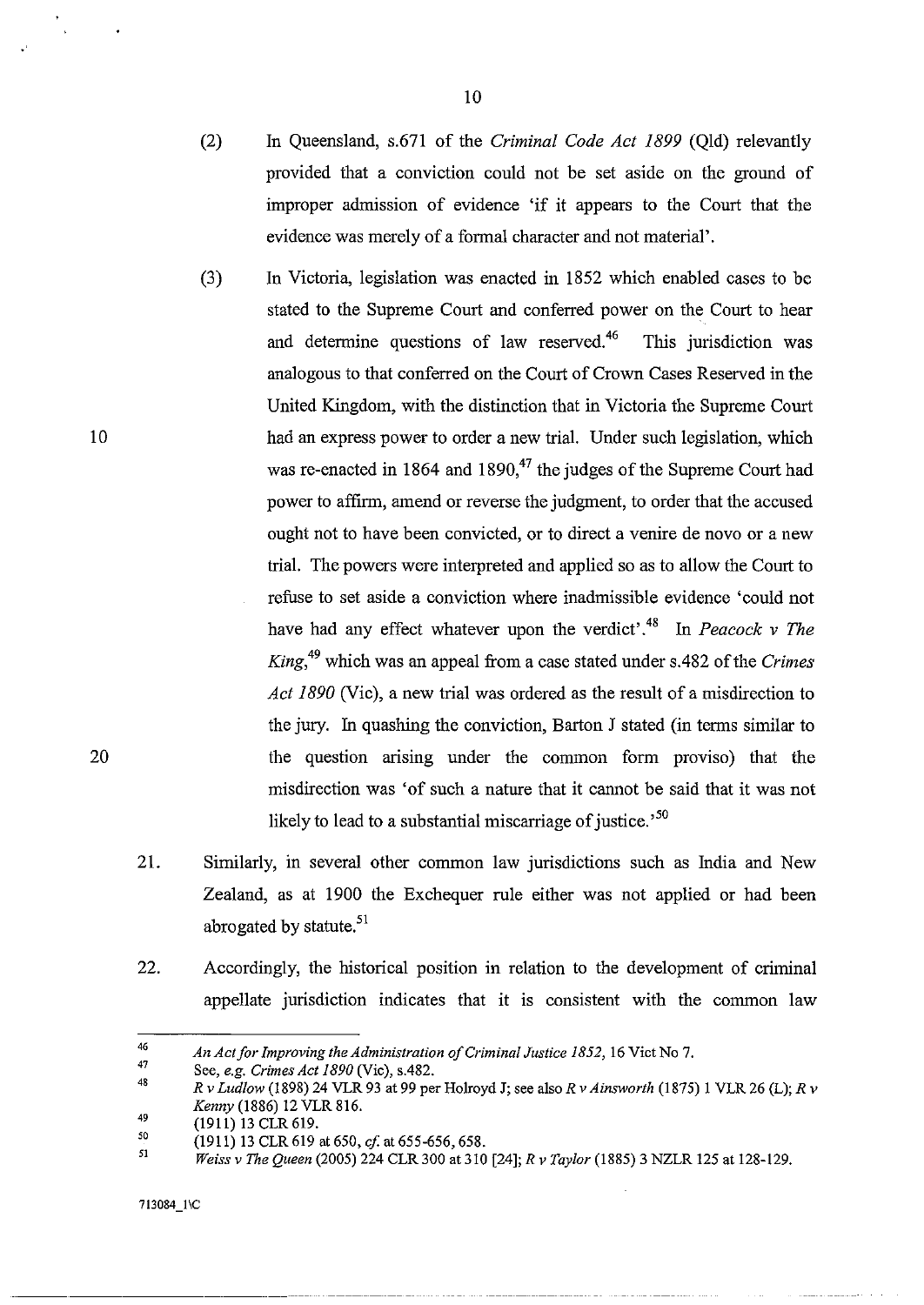institution of trial by jury for a verdict to be upheld where the appellate court is satisfied that there has been no substantial miscarriage of justice. It was not an essential feature of trial by jury in 1900 that an accused had an unqualified right to have the verdict set aside on the ground of any error or irregularity in the trial.

## **D. The function of an appellate court in applying the common form proviso**

- 23. Provisions in the form ofs.668E(I) and (IA) of the *Criminal Code* (Qld) involve a two-stage exercise.<sup>52</sup> The appellate court must determine whether a ground of appeal is established, namely, that the verdict of the jury is unreasonable or cannot be supported having regard to the evidence, or that the judgment of the trial court involved a wrong decision of any question of law, or that on any ground whatsoever there was miscarriage of justice. If a ground of appeal is established, the Court may nevertheless dismiss the appeal 'if it considers that no substantial miscarriage of justice has actually occurred'.<sup>53</sup>
- 24. The proviso contained in s.668(IA) can be seen as an inherent qualification of the right of appeal conferred by s.668E(I). In *Weiss* v *The Queen,* it was recognised that 'the conduct of jury trials has always been subject to the direction, control and correction both of the trial judge and the appellate courts', and that 'the socalled "right" to the verdict of a jury rather than an appellate court is qualified by the possibility of appellate intervention.<sup>54</sup> The Attorney-General for Victoria submits that the entitlement of an accused is to have indictable offences decided *in the first instance* by a jury as the 'constitutional judge of fact', under the supervision and control of a judge.<sup>55</sup>
- 25. In applying the proviso, the task of the appellate court is different to that of the jury at trial. The appellate court does not determine the guilt of the accused. The

713084\_1\C

10

20

<sup>52</sup>  *Cf* s.276 of the *Criminal Procedure Act 2009* (Vic), which applies to appeals where the sentence was imposed on or after I January 2010. The Victorian provision replaces the 'two-tiered' test under the common form criminal appeal provisions with a 'single-tiered' test.

<sup>53</sup>  The applicability of the proviso may be no more than a theoretical possibility where it is established that the verdict of the jury is unreasonable or cannot be supported having regard to the evidence. In such circumstances, it is difficult to conceive that the appellate court would consider that no substantial miscarriage of justice has actually occurred: see *e.g. R* v *Gallagher* [1998] 2 VR 671 at 675 per Brooking JA.

<sup>54</sup>  (2005) 224 CLR 300 at 312 [30] per the Court.

<sup>55</sup>  *Weiss* v *The Queen* (2005) 224 CLR 300 at 315 [38], referring to *Hocking* v *Bell* (1945) 71 CLR 430 at 440; *Cesan* v *The Queen* (2008) 236 CLR 358 at 381 [74] per French CJ; see also *R* v *LK (2010)*  241 CLR 177 at 195-196 [29]-[31] per French CJ.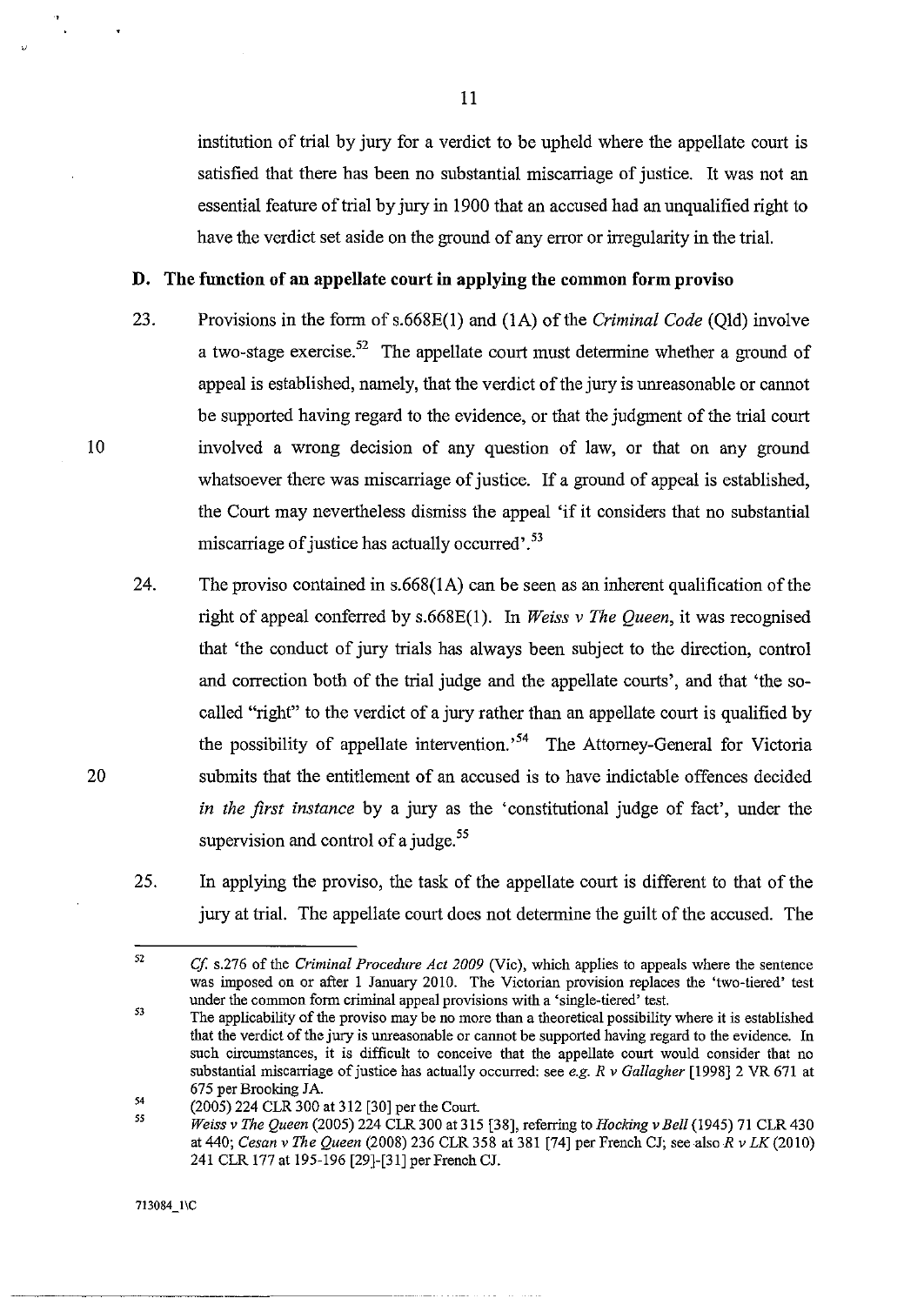question for the court is whether or not a 'substantial miscarriage of justice has actually occurred'. The court must apply the words of the statute, as opposed to any judicial exposition of the operation of the proviso, to the 'wide diversity of circumstances in which the proviso falls for consideration<sup> $56$ </sup>. There is no 'single universally applicable description' of what constitutes 'no substantial miscarriage of justice<sup> $\frac{57}{10}$ </sup> In particular, the task of the appellate court does not involve an attempt to predict whether the trial jury or a reasonable jury would or might have returned a verdict of guilty if properly directed.<sup>58</sup>

26. In *Weiss,* the Court identified three 'fundamental propositions' in relation to the application of the proviso: $59$ 

> First, the appellate conrt must itself decide whether a substantial miscarriage of justice has actually occurred. Secondly, the task of the appellate court is an objective task not materially different from other appellate tasks. It is to be performed with whatever are the advantages and disadvantages of deciding an appeal on the record of the trial; it is not an exercise in speculation or prediction. Thirdly, the standard of proof of criminal guilt is beyond reasonable doubt.

27. It was held in *Weiss* that one aspect of the task in applying the proviso involves an examination by the appellate court of the record of evidence at the trial. This is because the decision whether there has been no substantial miscarriage of justice 'invites attention to whether the jury's verdict might have been different if the identified error had not occurred'.<sup>60</sup> The court is required to make its own independent assessment of the evidence and to determine 'whether, making due allowance for the "natural limitations" that exist in the case of an appellate court

10

<sup>56</sup>  *Weiss* v *The Queen* (2005) 224 CLR 300 at 361 [42] and see 305 [9],313 [33]; *AK v Western Australia* (2008) 232 CLR 438 at 456 [54] per Gummow and Hayne JJ; compare, in relation to miscarriage of justice, *Nudd v The Queen* (2006) 225 ALR 161; 80 ALJR 614 at [24] per Gummow and Hayne JJ.

<sup>57</sup>  58 *Weiss* v *The Queen* (2005) 224 CLR 300 at 317 [44]-[45] per the Court.

*Weiss v The Queen* (2005) 224 CLR 300 at 314 [35]-[36], 315-316 [40] per the Court. Prior to *Weiss,* courts had applied the proviso by reference to the loss of a 'real chance of acquittal' or whether 'an appropriately instructed jury, acting reasonably on the evidence properly before them and applying the correct onus and standard of proof, would inevitably have convicted the accused': see *Wilde v The Queen* (1988) 164 CLR 365 at 371-372; *Mraz v The Queen* (1955) 93 CLR 493 at *506,514-515; The Queen* v *Storey* (1978) 140 CLR 364 at 376-377; *Krakoeur v The Queen (1998)*  194 CLR 202 at 216-217 [36]-[37]; *Festa v The Queen* (2001) 208 CLR 593 at 627-631 [110]-[120]; *TKWJv The Queen* (2002) 212 CLR 124 at 144-145 [65]-[68].

<sup>59</sup>  *Weiss v The Queen* (2005) 224 CLR 300 at 315 [39], see also at 316 [42]; *Cesan v The Queen*  (2008) 236 CLR 358 at 393-394 [123] per Hayne, Crennan and Kiefel JJ.

<sup>60</sup>  *AK v Western Australia* (2008) 232 CLR 438 at 457 [59] per Gummow and Hayne JJ.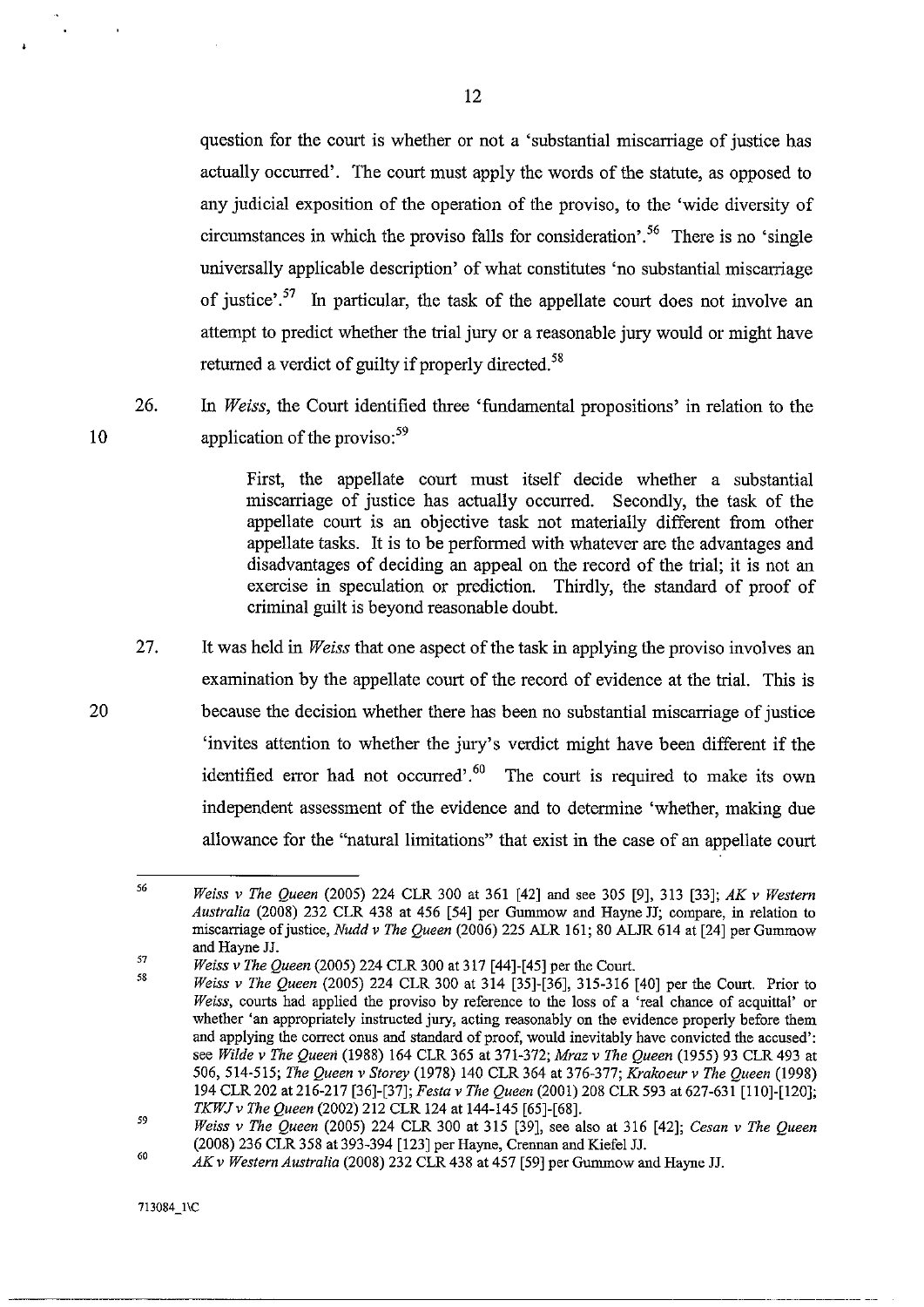proceeding wholly or substantially on the record,<sup>61</sup> the accused was proved beyond reasonable doubt to be guilty of the offence on which the jury returned its verdict of guilty.<sup> $62$ </sup> If not, the proviso cannot be applied.

- 28. However, the task involved in considering whether to apply the proviso involves neither an usurpation of the role of the jury nor a substitution of the verdict of the appellate court for that of the jury. The task is analogous to that involved in a decision whether the verdict of the jury should be set aside on the ground that it is unreasonable or cannot be supported having regard to the evidence, or whether there was a miscarriage of justice – each task is undertaken 'in the same way'.<sup>63</sup> It has been accepted that, in performing such a task, 'the court is not substituting trial by a court of appeal for trial by jury'. $64$
- 29. As the Federal Court observed in *Duff v The Queen*, <sup>65</sup> the qualifying rule and the proviso in the common form statute have a similar operation'.<sup>66</sup> In applying the proviso, the appellate court is required to make due allowance for its natural limitations in examining the record compared to the advantages of the jury in having heard the evidence. Such limitations may be particularly acute where questions of credibility and demeanour are involved.<sup>67</sup>
- 30. Further, the appellate court's examination of the record is not determinative of the application of the proviso. Rather, it is a 'negative proposition<sup> $68$ </sup> which precludes

<sup>61</sup>  *Fox* v *Percy* (2003) 214 CLR 118 at 125-126 [23] per Gleeson CJ, Gummow and Kirby JJ.

<sup>62</sup>  *Weiss* v *The Queen* (2005) 224 CLR 300 at 316 [41].

<sup>63</sup>  *Weiss* v *The Queen* (2005) 224 CLR 300 at 316 [41]; *Darkan* v *The Queen* (2006) 227 CLR 373 at 399 [84] per Gleeson CJ, Gummow, Heydon and Crennan JJ; cf. *TKWJ v The Queen* (2002) 212 CLR 124 at 143 [63] per McHugh J. See also *M v The Queen* (1994) 181 CLR 487 at 494-495; *Festa* v *The Queen* (2001) 208 CLR 593 at 632 [122]-[123] pre McHugh J; *MFA* v *The Queen*  (2002) 213 CLR 606 at 614-615 [25]-[26] per Gleeson CJ, Hayne and Callinan JJ, 623-624 [55]- [59] per McHugh, Gummow and Kirby JJ; *SEA* v *The Queen* (2011) 276 ALR 423; (2011) 85 ALJR 571; [2011] HCA 13 at [11]-[14] per French CJ, Gummow and Kiefel JJ, [80] per Crennan J; Odgers, 'The Criminal Proviso: A Case for Reform?' in Corns & Urbas (eds), *Criminal Appeals 1907-2007: Issues and Perspectives* (2008) 103 at 110-114; Wigmore, *A Treatise on the Anglo-American System o/Evidence in Trials at Common Law* (1940), 369-370.

<sup>64</sup>  *Mv The Queen* (1994) 181 CLR487 at 494 per Mason CJ, Deane, Dawson and Toohey JJ.

<sup>6&#</sup>x27; (1979) 28 ALR 663.

<sup>66</sup>  (1979) 28 ALR 663 at 674, quoted in *Conway* v *The Queen* (2002) 209 CLR 203 at 219-220 [37].

<sup>67</sup>  Compare *Cesan v The Queen* (2008) 236 CLR 358 at 384 -385 [83], referring to cases where, as a result of a failnre of process, the appellate conrt is deprived of the capacity justly to assess the strength of the prosecution case. See also *Gassy* v *The Queen* (2008) 236 CLR 293 at 323-324 [100] per Kirby J; *Grey* v *R* (2001) 184 ALR 593; 75 ALJR 1708 at [55] per Kirby J; *Driscoll* v *The Queen* (1977) 137 CLR 517 at 542-543 per Gibbs J.

<sup>68</sup>  *Weiss* v *The Queen* (2005) 224 CLR300 at 317 [44].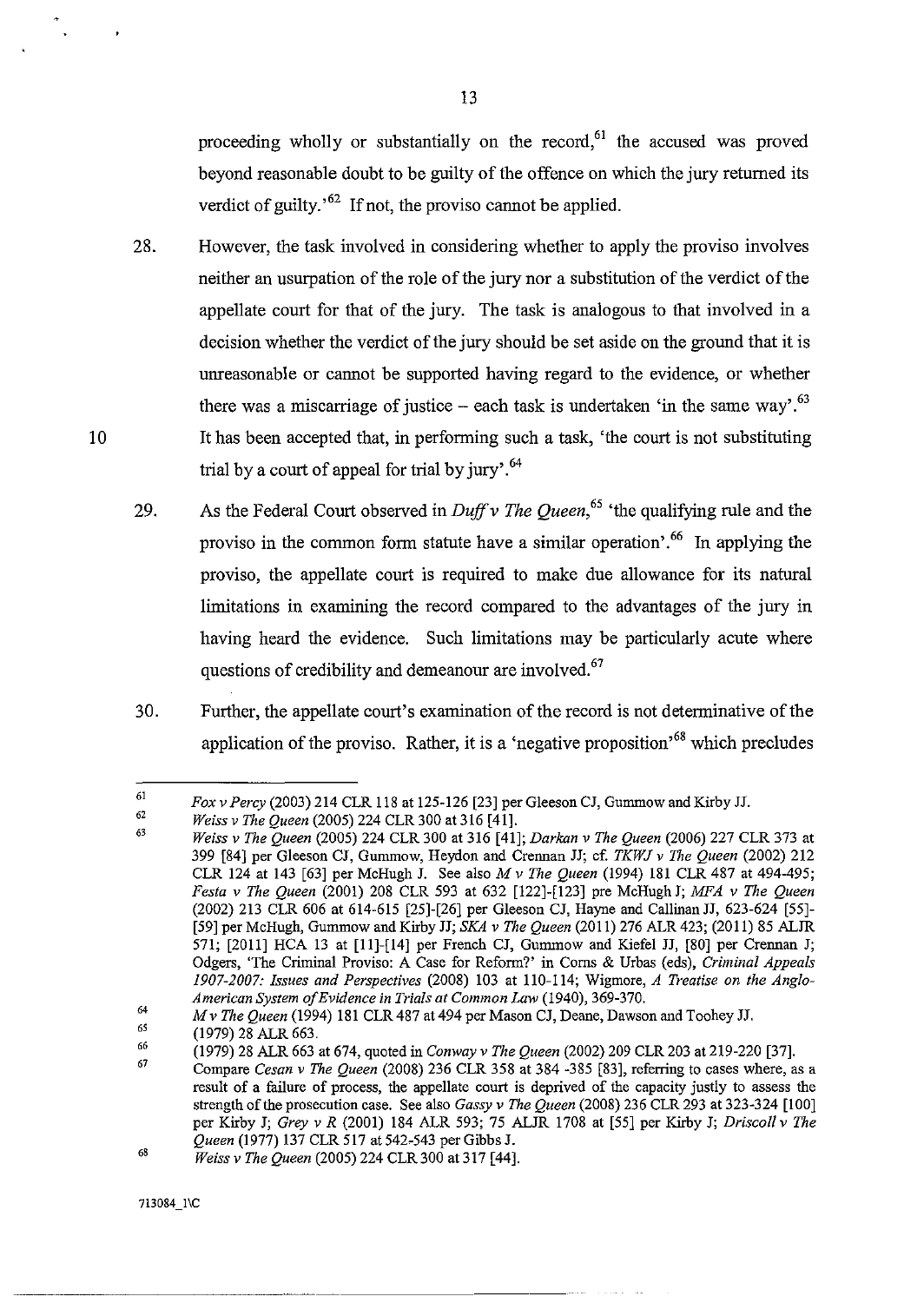the appellate court from applying the proviso *unless* it is persuaded that the evidence properly admitted at trial proved beyond reasonable doubt the accused's guilt of the offence on which the jury returned its verdict of guilty. This negative proposition should not be treated as a substitute for the statutory language or as a complete and sufficient paraphrase of the words of the statute.<sup>69</sup> Expressed positively, the effect is that an appeal must be allowed *(i. e.* the proviso cannot be applied) if the appellate court, after considering for itself the record of evidence at the trial, has a reasonable doubt about the guilt of the accused. Even if the court has no reasonable doubt, there are still cases in which it would not apply the proviso to dismiss the appeal, because it could not be satisfied that there was no substantial miscarriage of justice.<sup>70</sup>

- 31. Such cases may include where there has been a siguificant denial of procedural fairness at trial, or where errors or irregularities occurring during the trial 'amount to such a serious breach of the presuppositions of the trial as to deny the application of the common form criminal appeal provision with its proviso.<sup>71</sup> However, any such formulation is 'not to be taken as if it were a judicially determined exception grafted upon the otherwise general words of the statute'.<sup>72</sup> The language of the statute governs. The appellate court is required to determine whether it considers that no substantial miscarriage of justice has actually occurred, having regard to the nature of the error (or the ground of appeal made out) and the possible effect that it may have had on the outcome of the trial.<sup>73</sup>
- 32. Accordingly, when an appellate court considers whether or not a substantial miscarriage of justice has actually occurred, it performs a task which is distinct from the functions of the jury and does not substitute its own assessment of the

14

20

<sup>69</sup>  70 *Gassy* v *The Queen* (2008) 236 CLR 293 at 301 [18], 307 [33] per Gummow and Hayne JJ; *AK* v *Western Australia* (2008) 232 CLR 438 at [42], [52]-[53] per Gummow and Hayne JJ.

*Weiss* v *The Queen* (2005) 224 CLR 300 at 317-318 [45]-[46]; *Cesan* v *The Queen* (2008) 236 CLR 358 at 383-384 [81] per French CJ; *AK* v *Western Australia* (2008) 232 CLR 438 at 447-448 [23] per Gleeson CJ and Kiefe1 J, 457 [59] per Gummow and Hayne JJ; *Wilde* v *The Queen* (1988) 164 CLR 365 at 372-373 per Brennan, Dawson and Toohey JJ, 375 per Deane J.

<sup>71</sup>  *Weiss* v *The Queen* (2005) 224 CLR 300 at 317 [46]; see also *Wilde* v *The Queen* (1988) 164 CLR 365 at 373; *Darkan* v *The Queen* (2006) 227 CLR 373 at 401-402 [94] per Gleeson CJ, Gummow, Heydon and Crennan JJ; *Cesan* v *The Queen* (2008) 236 CLR 358 at 385-386 [87]-[89] per French CJ, 394 [124]-[126] per Hayne, Crennan and Kiefe1 JJ.

<sup>72</sup>  *AK* v *Western Australia* (2008) 232 CLR 438 at 455-456 [54] per Gummow and Hayne JJ.

<sup>73</sup>  *Gassy* v *The Queen* (2008) 236 CLR 293 at 307 [34] per Gummow and Hayne JJ; *AK* v *Western Australia* (2008) 232 CLR 438 at 456 [55] per Gummow and Hayne JJ.